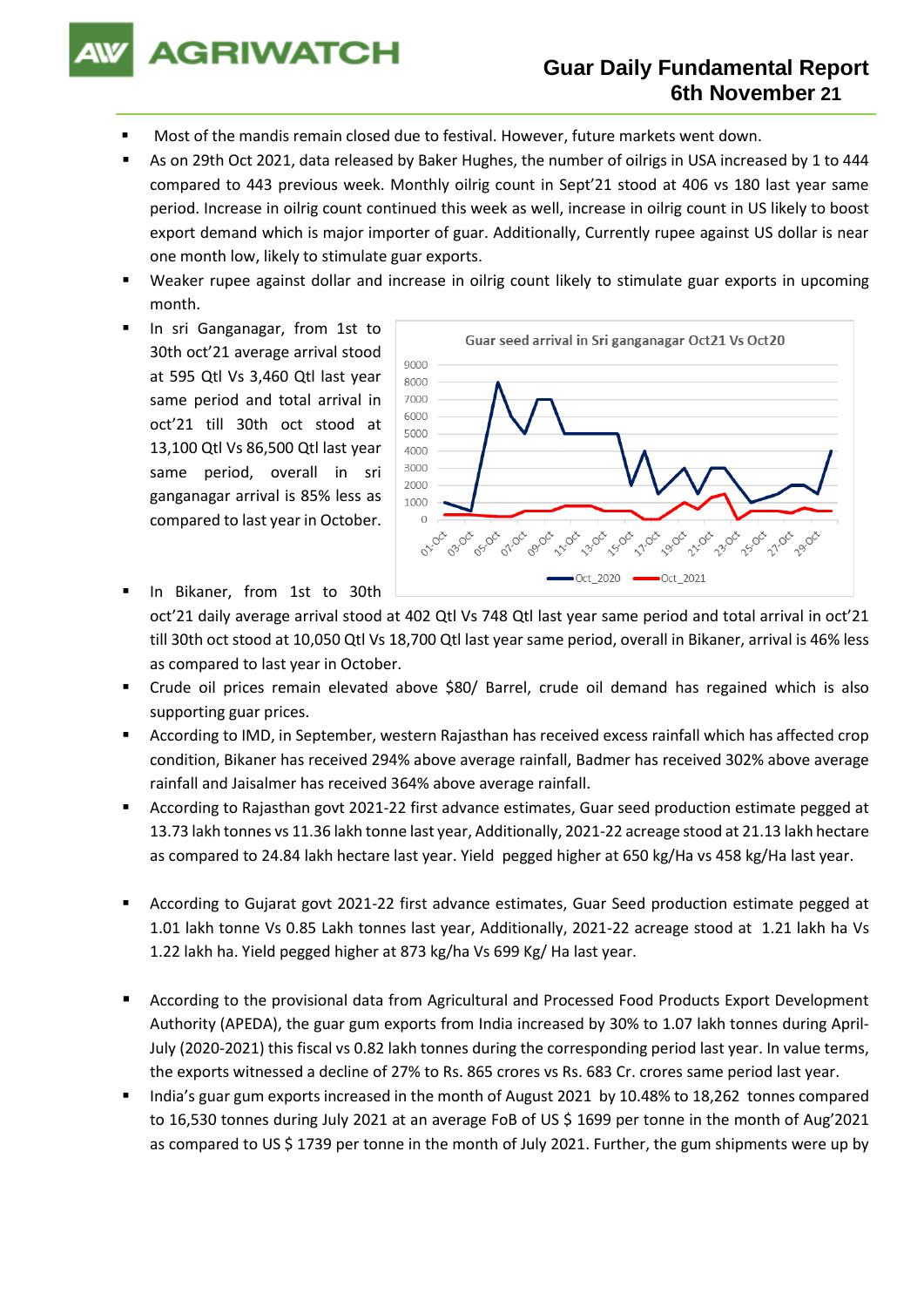**AGRIWATCH** 

42.38% in Aug'2021 compared to the same period last year. Of the total exported quantity, around 5,401 tonnes is bought by US, Russia (3,085 tonnes), Germany (2,535 tonnes) and china 959 tonnes.

India's guar split exports declined in the month of Aug'2021 by 62.54% to 2,120 tonnes compared to 5,660 tonnes during July'2021 at an average FoB of US \$ 1101 per tonne in the month of Aug'21 compared to US \$ 1157 per tonne in the month of July'2021. However, the guar split shipments gone up by 221 % in Aug 2021 compared to the same period last year. Of the total exported quantity, around 940 tonnes bought by China, US (760 tonnes) and Switzerland 240 tonnes.

## **Previous Updates:**

- India's guar gum exports declined in the month of July 2021 by 11.64% to 16,530 tonnes compared to 18,707 tonnes during June 2021 at an average FoB of US \$ 1739 per tonne in the month of July 2021 as compared to US \$ 1589 per tonne in the month of June 2021. Further, the gum shipments were up by 0.86% in July 2021 compared to the same period last year. Of the total exported quantity, around 2,656 tonnes is bought by US, 4185 tonnes by Russia, 2749 tonnes by Germany and 813 tonnes by China.
- India's guar split exports declined in the month of July 2021 by 37.22% to 5,660 tonnes compared to 9,016 tonnes during June 2021 at an average FoB of US \$ 1157 per tonne in the month of July compared to US \$ 1005 per tonne in the month of June 2021. However, the guar split shipments went up by 424 % in June 2021 compared to the same period last year. Of the total exported quantity, around 4,500 tonnes is bought by China, 980 tonnes by US and 120 tonnes by Switzerland.
- Outlook: The guar seed and guar gum prices are likely to trade with firm bias amid lower acreage, lower yield expectation, increase in oil rig count with good industrial demand and lower arrival in mandis as compared to last year. Guar seed prices are expected to trade around Rs6200-6800/Qtl.

| <b>NCDEX-FUTURES MARKET - Guar Seed</b> |         |      |             |      |              |               |          |       |         |
|-----------------------------------------|---------|------|-------------|------|--------------|---------------|----------|-------|---------|
| <b>Contract</b>                         | %       | Open | <b>High</b> | Low  | <b>Close</b> | <b>Volume</b> | Change   | ΟI    | Change  |
| <b>Nov-21</b>                           | $-1.35$ | 6722 | 6800        | 6545 | 6631         | 18935         | $-10480$ | 26265 | $-3680$ |
| <b>Dec-21</b>                           | $-1.27$ | 6785 | 6847        | 6615 | 6699         | 53900         | 995      | 46355 | 3365    |

| NCDEX-FUTURES MARKET- Guar Gum |         |             |             |       |              |               |         |       |          |
|--------------------------------|---------|-------------|-------------|-------|--------------|---------------|---------|-------|----------|
| Contract                       | %       | <b>Open</b> | <b>High</b> | Low   | <b>Close</b> | <b>Volume</b> | Change  | ΟI    | Change   |
| <b>Nov-21</b>                  | $-0.85$ | 12090       | 12422       | 11810 | 12069        | 11295         | $-2780$ | 15000 | $-2,640$ |
| <b>Dec-21</b>                  | $-1.06$ | 12311       | 12599       | 12000 | 12239        | 26265         | $-1280$ | 43655 | 1.430    |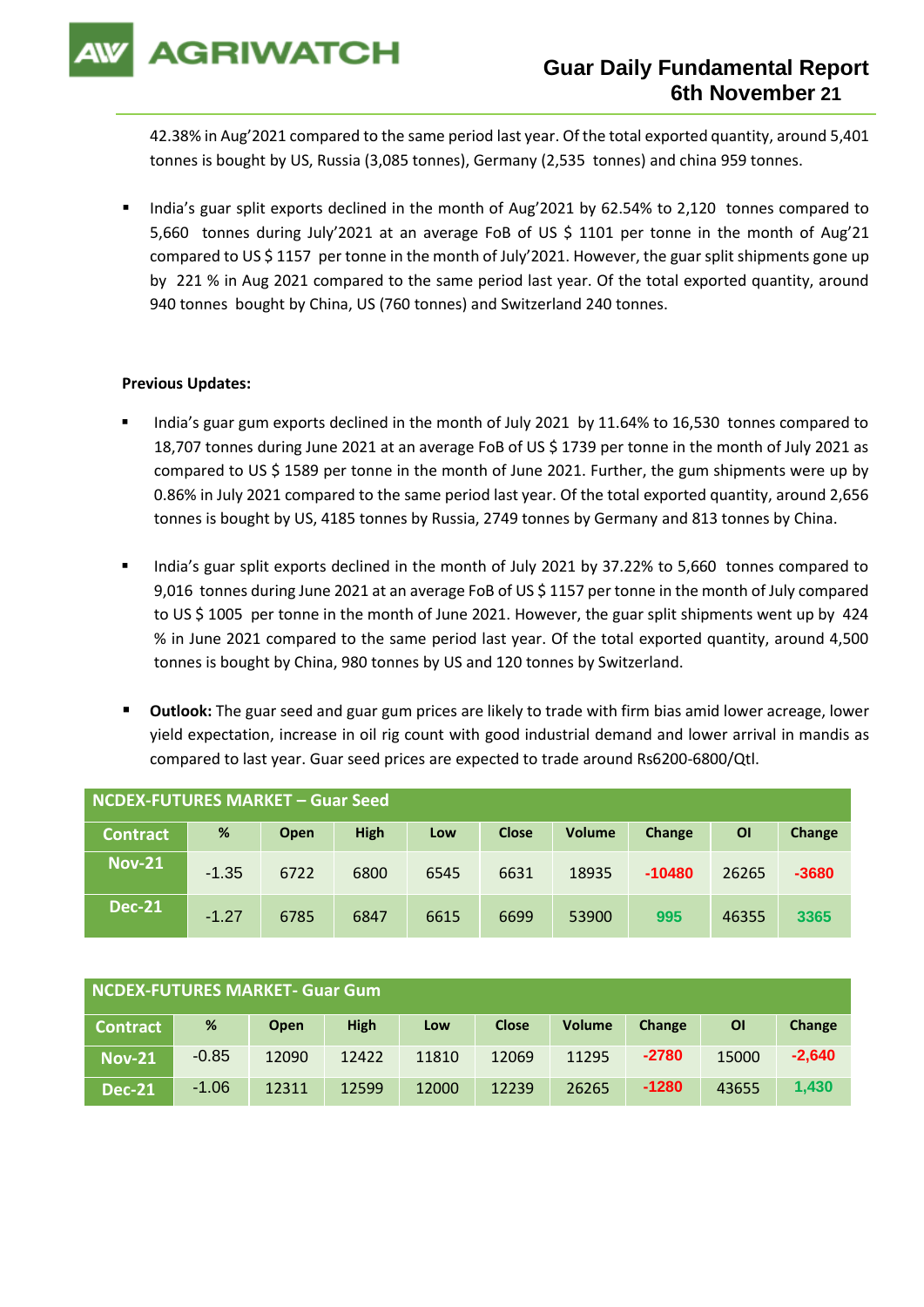

| <b>Guar seed Stock Position:</b> |              |                   |              |  |  |  |  |
|----------------------------------|--------------|-------------------|--------------|--|--|--|--|
| <b>Stocks</b>                    | <b>Demat</b> | <b>In-Process</b> | <b>Total</b> |  |  |  |  |
|                                  | 02-Nov-21    | 02-Nov-21         | 02-Nov-21    |  |  |  |  |
| <b>Bikaner</b>                   | 14142        | 698               | 14840        |  |  |  |  |
| <b>Deesa</b>                     | 128          | 10                | 138          |  |  |  |  |
| Sri Ganganagar                   | 1270         | -                 | 1270         |  |  |  |  |
| Jodhpur                          | 714          |                   | 714          |  |  |  |  |
| <b>Nokha</b>                     |              |                   |              |  |  |  |  |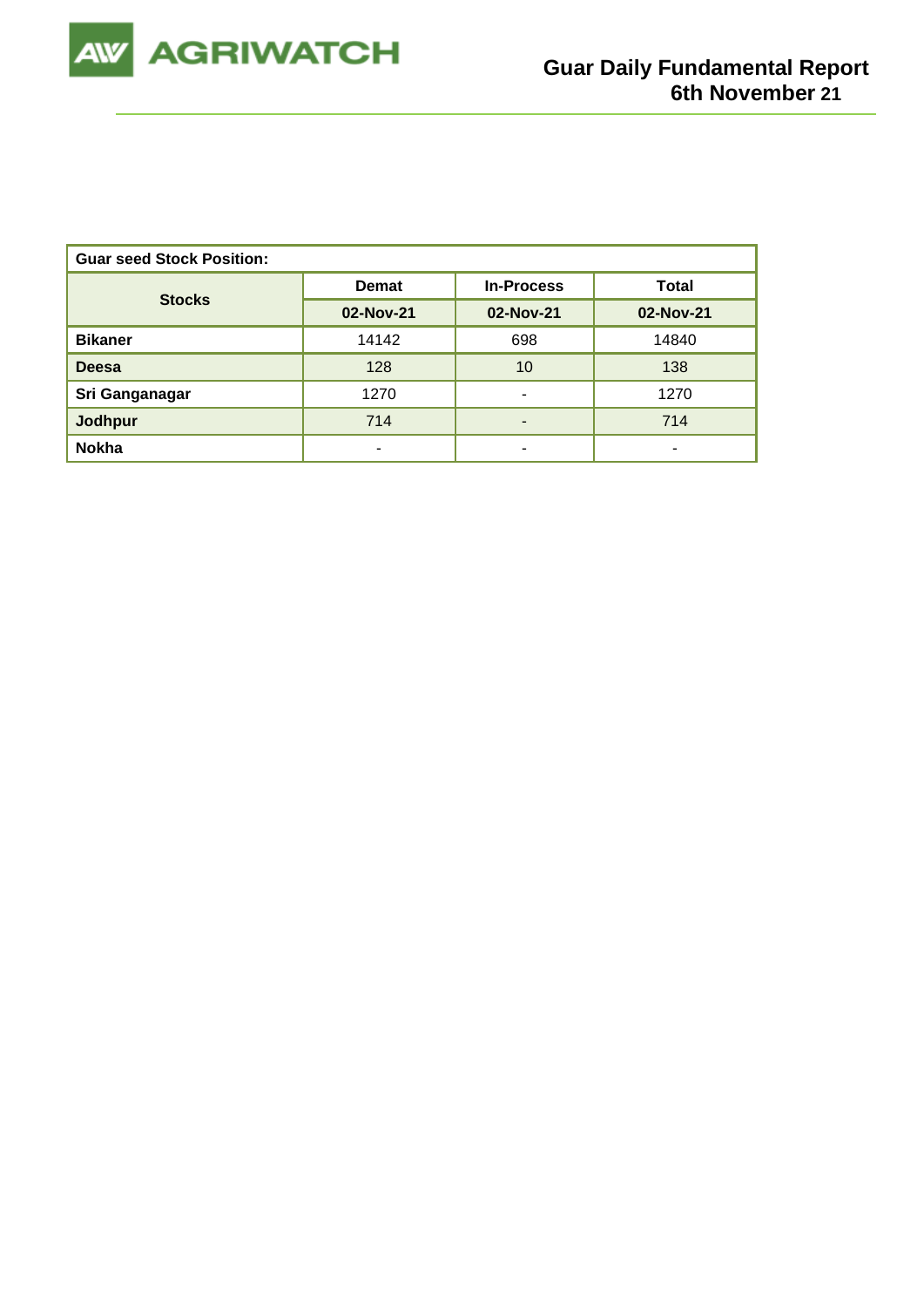

ш,

| <b>Guar Gum Stock Position:</b> |                |                   |              |
|---------------------------------|----------------|-------------------|--------------|
| <b>Stocks</b>                   | <b>Demat</b>   | <b>In-Process</b> | <b>Total</b> |
|                                 | 02-Nov-21      | 02-Nov-21         | 02-Nov-21    |
| <b>Deesa</b>                    | 20             | 110               | 130          |
| <b>Bikaner</b>                  | 3358           | $\mathbf 0$       | 3358         |
| Jodhpur                         | 13853          | 612               | 14465        |
| <b>Nokha</b>                    | 4203           | $\frac{1}{2}$     | 4203         |
| Sri Ganganagar                  | 90             | $\blacksquare$    | 90           |
|                                 |                |                   | 03-Nov-21    |
| <b>Churi and Korma Prices:</b>  |                |                   | 03-Nov-21    |
| <b>Commodity</b>                | <b>Center</b>  |                   | Rs./75 kg.   |
| <b>Churi</b>                    | Jodhpur        |                   | 2322         |
| <b>Korma</b>                    | Jodhpur        | 3658.5            |              |
| <b>Churi</b>                    | Sri Ganganagar |                   | <b>NR</b>    |
| <b>Korma</b>                    | Sri Ganganagar |                   | <b>NR</b>    |

| <b>Guar Export Prices:</b>         | 3-Nov-21                    | 3-Nov-21      |               |
|------------------------------------|-----------------------------|---------------|---------------|
|                                    | Variety                     | Value (Rs/Kg) | Value (\$/MT) |
| <b>Guargum/Split (Mundra Port)</b> |                             | <b>NR</b>     | <b>NR</b>     |
| <b>Guargum Powder</b>              | 200 Mesh 5000<br><b>CPS</b> | <b>NR</b>     | <b>NR</b>     |
|                                    | 200 Mesh 3500<br><b>CPS</b> | <b>NR</b>     | <b>NR</b>     |
| <b>Guargum Meal</b>                | Meal 40%                    | <b>NR</b>     | <b>NR</b>     |
|                                    | Meal 50%                    | <b>NR</b>     | <b>NR</b>     |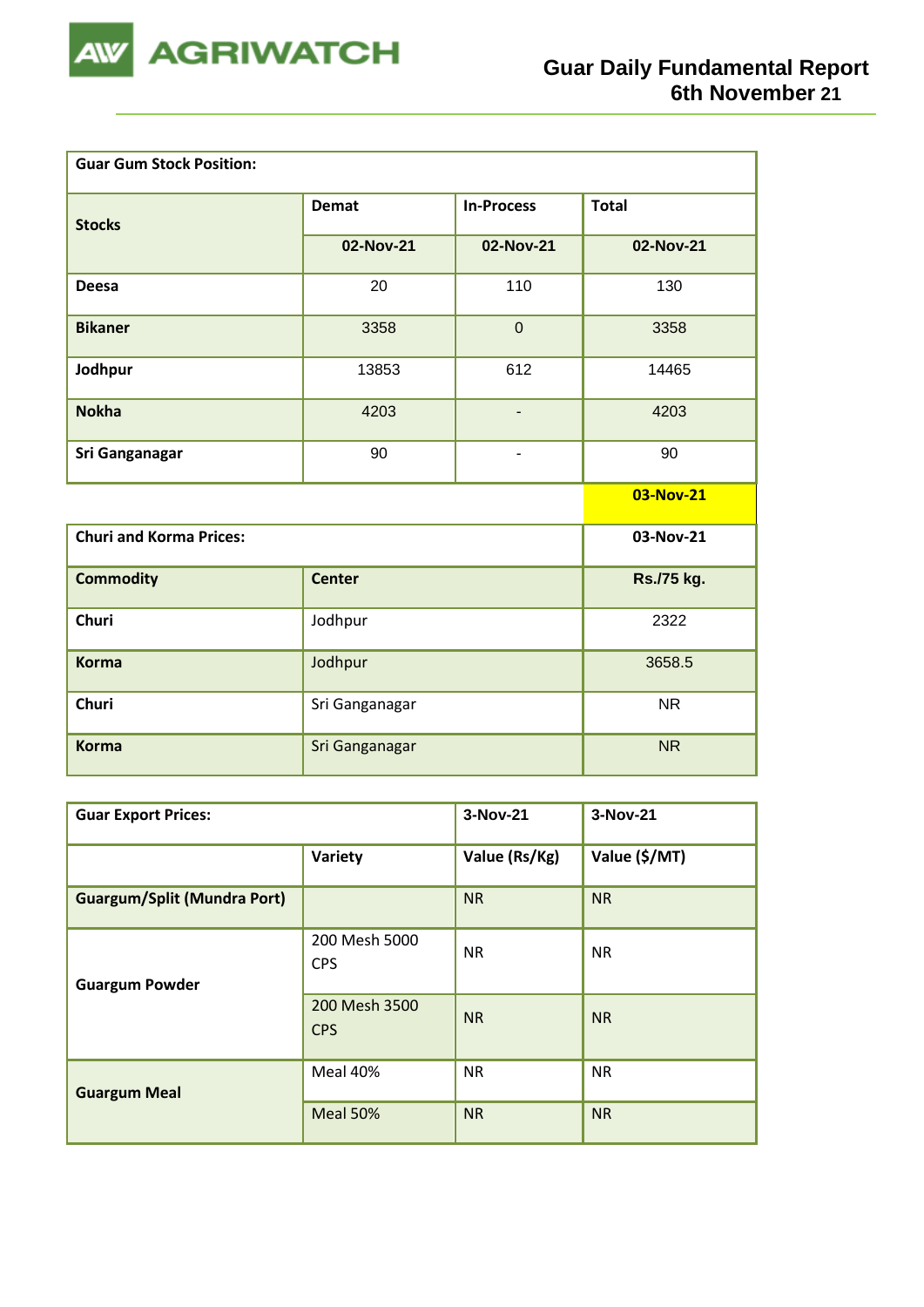

| <b>Guar seed EDD:</b> |                          |                          |                          |                          |                          |
|-----------------------|--------------------------|--------------------------|--------------------------|--------------------------|--------------------------|
|                       | 10-Nov-21                | 10-Dec-21                | $01$ -Jan-21             | 10-Feb-22                | 10-Mar-22                |
| <b>Bikaner</b>        | 285                      | 200                      | 1582                     | 502                      | 40                       |
| <b>Deesa</b>          |                          |                          | ٠                        | -                        |                          |
| Sri Ganganagar        | 90                       | 30                       |                          |                          |                          |
| Jodhpur               | $\overline{\phantom{0}}$ | $\overline{\phantom{0}}$ | $\overline{\phantom{a}}$ | $\overline{\phantom{a}}$ | $\overline{\phantom{a}}$ |
| <b>Nokha</b>          | -                        | $\overline{\phantom{a}}$ | $\overline{\phantom{a}}$ | -                        | -                        |

| <b>Guar Gum EDD:</b> |           |                          |                              |           |                          |
|----------------------|-----------|--------------------------|------------------------------|-----------|--------------------------|
|                      | 10-Nov-21 | 10-Dec-21                | 01-Jan-21                    | 10-Feb-22 | 10-Mar-22                |
| Deesa                | ۰         | $\overline{\phantom{0}}$ |                              | -         |                          |
| <b>Bikaner</b>       | ۰         | 100                      | 751                          | 74        | 596                      |
| Jodhpur              | 1154      | 1197                     | 80                           | 313       | 566                      |
| <b>Nokha</b>         | 20        | 864                      | 239                          | 339       | 249                      |
| Sri Ganganagar       | 10        | $\overline{\phantom{0}}$ | $\qquad \qquad \blacksquare$ | 10        | $\overline{\phantom{a}}$ |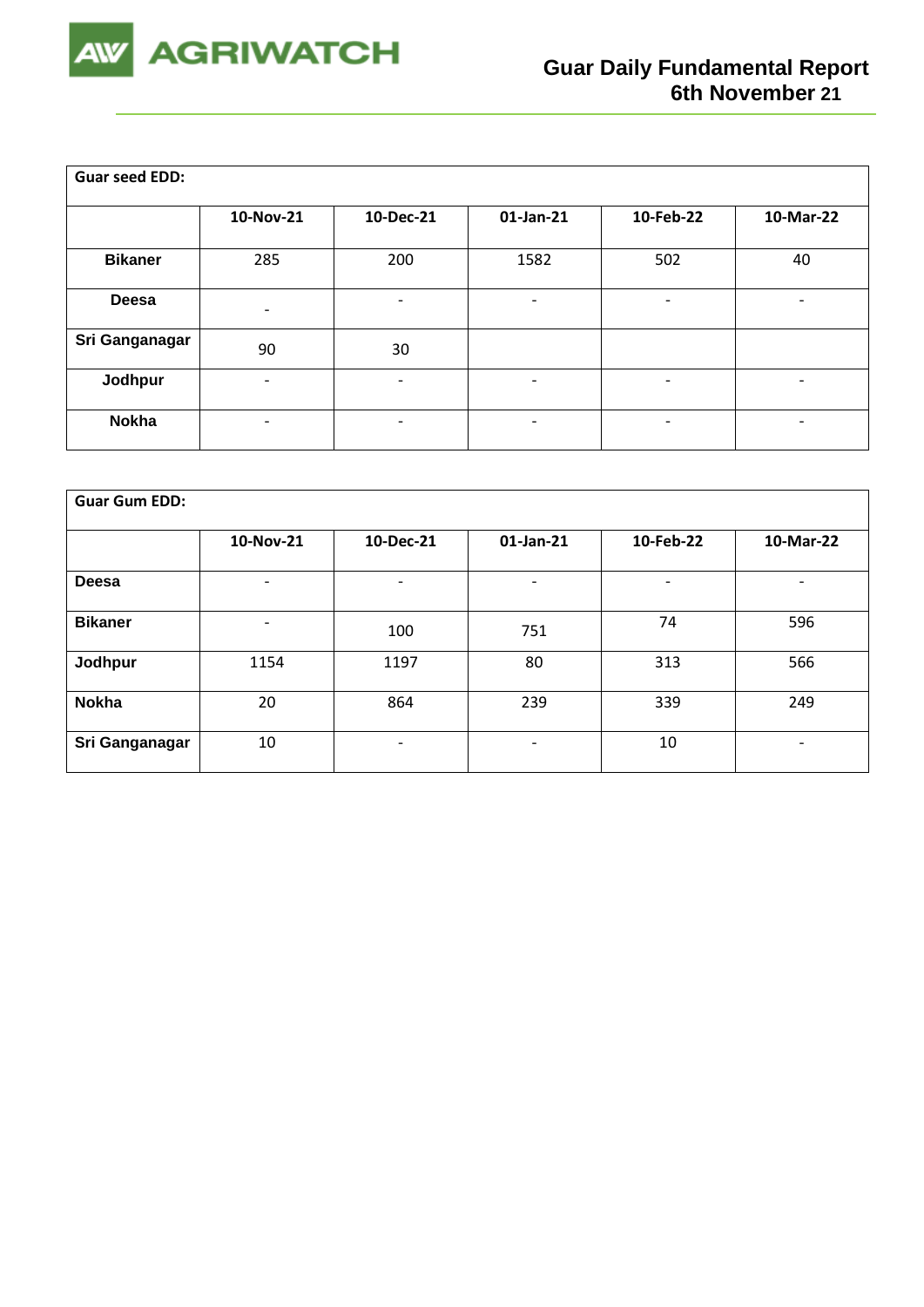

| <b>Guar Seed Prices at Key Spot Markets:</b> |                    |                           |              |                 |                              |
|----------------------------------------------|--------------------|---------------------------|--------------|-----------------|------------------------------|
| <b>Commodity</b>                             |                    |                           |              | Prices (Rs/Qtl) |                              |
| <b>Guar Seed</b>                             | <b>District</b>    | <b>Centre</b>             | 3-Nov-<br>21 | 2-Nov-<br>21    | <b>Change</b>                |
|                                              |                    | Jodhpur (Loose)           | Closed       | Closed          | $\frac{1}{2}$                |
|                                              | Jodhpur            | Jodhpur(Delivery)         | Closed       | Closed          | $\qquad \qquad \blacksquare$ |
|                                              |                    | Sri-Ganganagar(Loose)     | Closed       | Closed          | $\blacksquare$               |
|                                              |                    | Sri-Ganganagar (Delivery) | Closed       | Closed          | $\blacksquare$               |
|                                              | Sri-Ganganagar     | Rawla (Loose)             | <b>NR</b>    | <b>NR</b>       | $\blacksquare$               |
|                                              |                    | Gharsana (Loose)          | <b>NR</b>    | <b>NR</b>       | $\blacksquare$               |
|                                              |                    | Raisinghnagar (Loose)     | <b>NR</b>    | NR.             | $\blacksquare$               |
|                                              |                    | Bikaner (Loose)           | Closed       | 6550            | ۰                            |
|                                              |                    | <b>Bikaner (Delivery)</b> | Closed       | 6878            | $\blacksquare$               |
|                                              |                    | Nokha(Loose)              | Closed       | 6450            |                              |
| Rajasthan                                    | <b>Bikaner</b>     | Nokha (Delivery)          | Closed       | 6773            | $\blacksquare$               |
|                                              |                    | Khajuwala (Loose)         | <b>NR</b>    | 6600            | $\blacksquare$               |
|                                              |                    | Khajuwala (Delivery)      | <b>NR</b>    | 6930            | $\blacksquare$               |
|                                              |                    | Lunkaransar (Loose)       | Closed       | 6600            | $\blacksquare$               |
|                                              | Hanumangarh        | Hanumangarh (Loose)       | Closed       | Closed          | $\blacksquare$               |
|                                              |                    | Hanumangarh (Delivery)    | Closed       | Closed          | $\blacksquare$               |
|                                              |                    | Nohar (Loose)             | <b>NR</b>    | <b>NR</b>       | $\blacksquare$               |
|                                              |                    | Pilibanga (Loose)         | <b>NR</b>    | <b>NR</b>       | $\blacksquare$               |
|                                              | <b>Nagaur</b>      | Nagaur (Loose)            | Closed       | <b>NR</b>       | $\blacksquare$               |
|                                              | <b>Churu</b>       | Churu (Delivery)          | <b>NR</b>    | <b>NR</b>       | $\blacksquare$               |
|                                              | <b>Alwar</b>       | Alwar (Loose)             | <b>NR</b>    | <b>NR</b>       | -                            |
|                                              | Hisar              | Adampur (Loose)           | Closed       | 6500            |                              |
|                                              |                    | Adampur (Delivery)        | Closed       | 6825            | $\blacksquare$               |
|                                              | <b>Bhiwani</b>     | Bhiwani (Delivery)        | Closed       | 7000            | $\frac{1}{2}$                |
|                                              |                    | Siwani (Loose)            | 6400         | 6500            | $-100$                       |
| Haryana                                      |                    | Sirsa (Loose)             | Closed       | 6000            | $\qquad \qquad \blacksquare$ |
|                                              | <b>Sirsa</b>       | Dhabwali (Loose)          | <b>NR</b>    | <b>NR</b>       | $\blacksquare$               |
|                                              |                    | Dhabwali (Delivery)       | <b>NR</b>    | <b>NR</b>       | $\blacksquare$               |
|                                              |                    | Ellanabad (Loose)         | <b>NR</b>    | <b>NR</b>       | ۰                            |
|                                              | Fatehabad          | Fatehabad (Loose)         | Closed       | 6700            | ۰                            |
|                                              | <b>Banaskantha</b> | Deesa (Loose)             | Closed       | Closed          | ۰                            |
| Gujarat                                      | Patan              | Patan (Loose)             | Closed       | Closed          |                              |
|                                              | Rajkot             | Rajkot (Loose)            | <b>NA</b>    | <b>NA</b>       | $\blacksquare$               |
|                                              | Jamnagar           | Dhrol (Loose)             | <b>NA</b>    | <b>NA</b>       | $\blacksquare$               |
| <b>Madhya Pradesh</b>                        | <b>Gwalior</b>     | Dabra (Loose)             | <b>NR</b>    | <b>NR</b>       | -                            |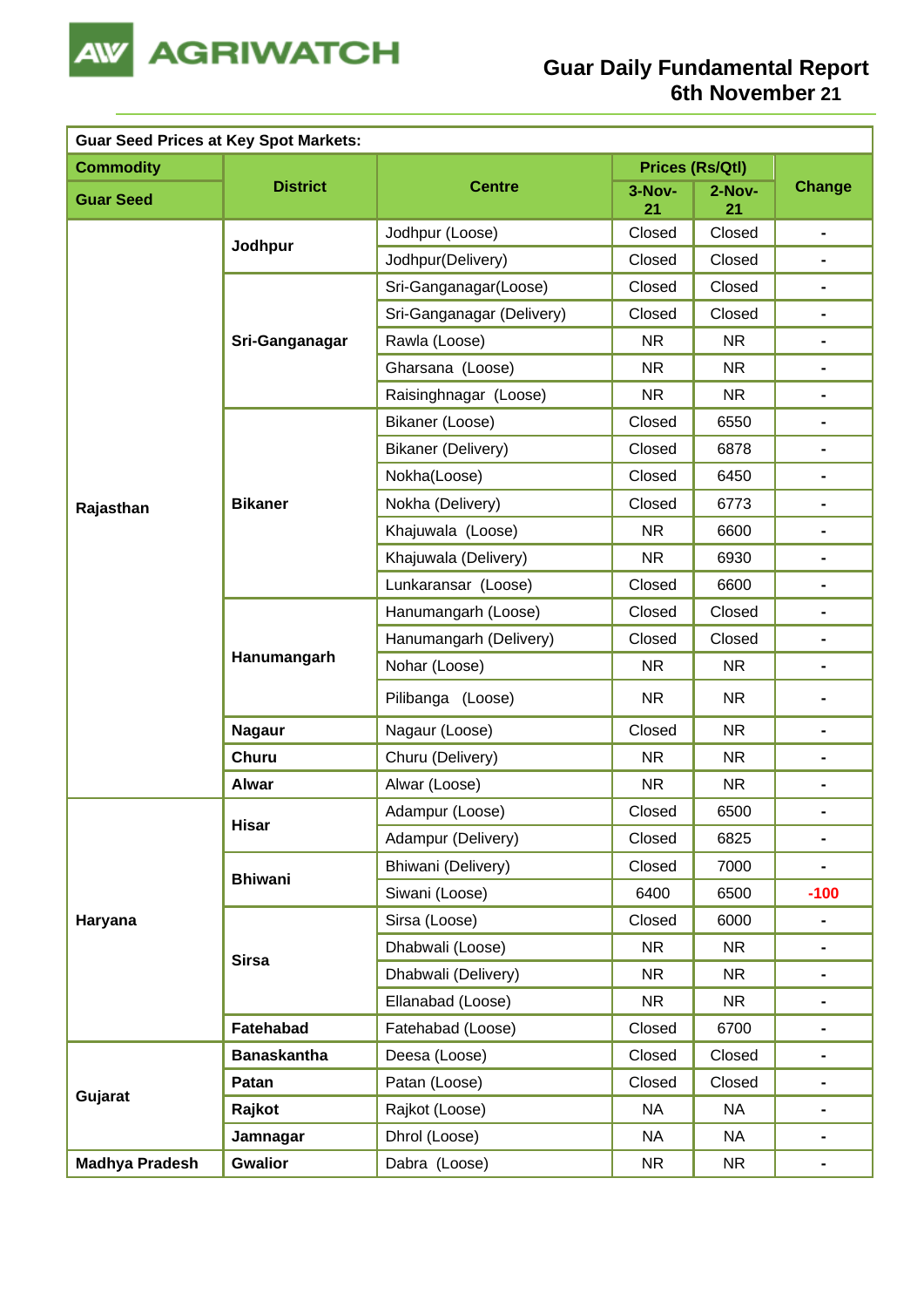

## **Guar Daily Fundamental Report 6th November 21**

| <b>Guar Gum</b> |                  |           |           |           |                |
|-----------------|------------------|-----------|-----------|-----------|----------------|
| Rajasthan       | Jodhpur          | Jodhpur   | Closed    | Closed    | $\blacksquare$ |
|                 | <b>Alwar</b>     | Alwar     | NR.       | <b>NR</b> | $\blacksquare$ |
|                 | Hanumangarh      | Nohar     | <b>NR</b> | <b>NR</b> |                |
| Haryana         | <b>Bhiwani</b>   | Bhiwani   | Closed    | 13000     | $\blacksquare$ |
|                 | <b>Sirsa</b>     | Sirsa     | Closed    | 12500     | $\blacksquare$ |
|                 |                  | Dhabwali  | NR.       | <b>NR</b> | $\blacksquare$ |
|                 |                  | Ellanabad | NR.       | <b>NR</b> | $\blacksquare$ |
|                 | <b>Fatehabad</b> | Fatehabad | Closed    | 13000     | $\blacksquare$ |

| <b>Guar Seed Arrivals in Key Centers</b> |                    |                |                            |                |                              |
|------------------------------------------|--------------------|----------------|----------------------------|----------------|------------------------------|
| <b>Commodity</b>                         |                    |                | <b>Arrivals (Quintals)</b> |                |                              |
| <b>Guar Seed</b>                         | <b>District</b>    | <b>Centre</b>  | 3-Nov-<br>21               | $2-Nov-$<br>21 | <b>Change</b>                |
|                                          | Jodhpur            | Jodhpur        | Closed                     | Closed         | -                            |
|                                          |                    | Sri-Ganganagar | Closed                     | Closed         | $\blacksquare$               |
|                                          | Sri-Ganganagar     | Rawla          | <b>NR</b>                  | <b>NR</b>      | $\blacksquare$               |
|                                          |                    | Gharsana       | <b>NR</b>                  | <b>NR</b>      | $\blacksquare$               |
|                                          |                    | Raisinghnagar  | <b>NR</b>                  | <b>NR</b>      | $\blacksquare$               |
|                                          |                    | <b>Bikaner</b> | Closed                     | 400            | $\blacksquare$               |
|                                          | <b>Bikaner</b>     | Nokha          | Closed                     | 1300           | $\qquad \qquad \blacksquare$ |
| Rajasthan                                |                    | Khajuwala      | <b>NR</b>                  | 150            | $\blacksquare$               |
|                                          |                    | Lunkaransar    | Closed                     | 600            | $\blacksquare$               |
|                                          | Hanumangarh        | Hanumangarh    | Closed                     | Closed         | $\blacksquare$               |
|                                          |                    | Nohar          | <b>NR</b>                  | <b>NR</b>      | $\blacksquare$               |
|                                          |                    | Pilibanga      | <b>NR</b>                  | <b>NR</b>      | $\blacksquare$               |
|                                          | <b>Nagaur</b>      | Nagaur         | Closed                     | <b>NR</b>      | $\blacksquare$               |
|                                          | <b>Churu</b>       | Churu          | <b>NR</b>                  | <b>NR</b>      | $\blacksquare$               |
|                                          | <b>Alwar</b>       | Alwar          | <b>NR</b>                  | <b>NR</b>      | Ξ.                           |
|                                          | <b>Hisar</b>       | Adampur        | Closed                     | 1500           | $\blacksquare$               |
|                                          | <b>Bhiwani</b>     | Bhiwani        | Closed                     | 400            |                              |
|                                          |                    | Siwani         | <b>NA</b>                  | <b>NA</b>      | $\blacksquare$               |
| Haryana                                  |                    | <b>Sirsa</b>   | Closed                     | 500            | $\blacksquare$               |
|                                          | <b>Sirsa</b>       | Dhabwali       | <b>NR</b>                  | <b>NR</b>      | $\blacksquare$               |
|                                          |                    | Ellanabad      | <b>NR</b>                  | <b>NR</b>      | -                            |
|                                          | <b>Fatehabad</b>   | Fatehabad      | Closed                     | <b>NA</b>      | $\blacksquare$               |
|                                          | <b>Banaskantha</b> | Deesa          | Closed                     | Closed         | $\qquad \qquad \blacksquare$ |
| Gujarat                                  | Patan              | Patan          | Closed                     | Closed         | $\blacksquare$               |
|                                          | Rajkot             | Rajkot         | <b>NA</b>                  | <b>NA</b>      | $\blacksquare$               |
|                                          | Jamnagar           | <b>Dhrol</b>   | <b>NA</b>                  | <b>NA</b>      | Ξ.                           |